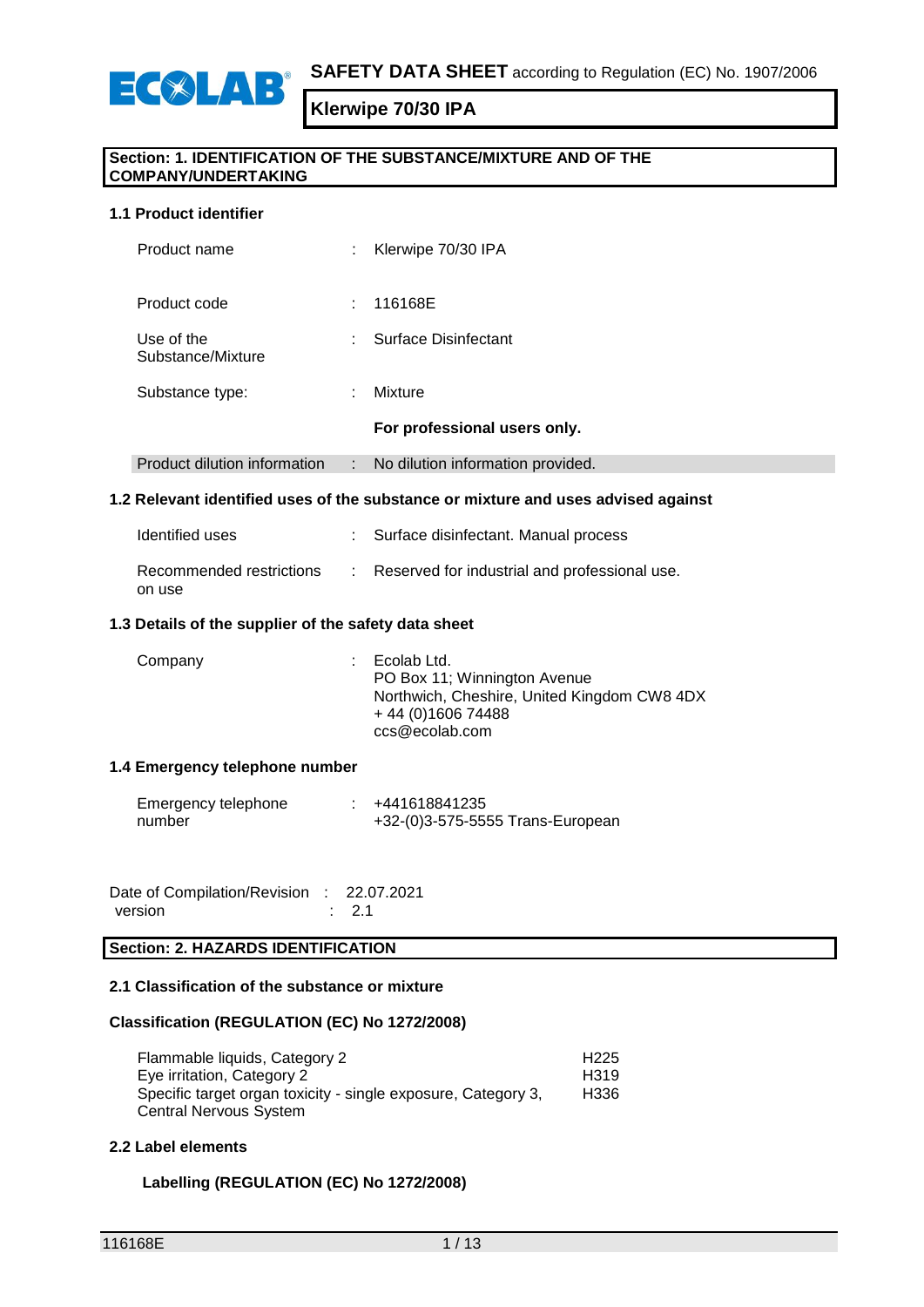| Hazard pictograms               |                                               |                                                                                                             |
|---------------------------------|-----------------------------------------------|-------------------------------------------------------------------------------------------------------------|
| Signal Word                     | Danger                                        |                                                                                                             |
| <b>Hazard Statements</b>        | $\therefore$ H225<br>H <sub>319</sub><br>H336 | Highly flammable liquid and vapour.<br>Causes serious eye irritation.<br>May cause drowsiness or dizziness. |
| <b>Precautionary Statements</b> | : Prevention:<br>P <sub>210</sub>             | Keep away from heat, hot surfaces, sparks,<br>open flames and other ignition sources. No<br>smoking.        |

Hazardous components which must be listed on the label: Isopropyl Alcohol

### **2.3 Other hazards**

# None known. **Section: 3. COMPOSITION/INFORMATION ON INGREDIENTS**

### **3.2 Mixtures**

### **Hazardous components**

| <b>Chemical Name</b>                                                             | CAS-No.          | Classification                          | Concentration    |  |  |  |
|----------------------------------------------------------------------------------|------------------|-----------------------------------------|------------------|--|--|--|
|                                                                                  | EC-No.           | REGULATION (EC) No 1272/2008            | : [%]            |  |  |  |
|                                                                                  | REACH No.        |                                         |                  |  |  |  |
| Isopropyl Alcohol                                                                | 67-63-0          | Flammable liquids Category 2; H225      | $>= 50 - 5 = 50$ |  |  |  |
|                                                                                  | 200-661-7        | Eye irritation Category 2; H319         | 100              |  |  |  |
|                                                                                  | 01-2119457558-25 | Specific target organ toxicity - single |                  |  |  |  |
|                                                                                  |                  | exposure Category 3; H336               |                  |  |  |  |
|                                                                                  |                  |                                         |                  |  |  |  |
|                                                                                  |                  |                                         |                  |  |  |  |
| For the full text of the H-Statements mentioned in this Section, see Section 16. |                  |                                         |                  |  |  |  |
| <b>Section: 4. FIRST AID MEASURES</b>                                            |                  |                                         |                  |  |  |  |

### **4.1 Description of first aid measures**

| In case of eye contact  | : Rinse immediately with plenty of water, also under the eyelids, for<br>at least 15 minutes. Remove contact lenses, if present and easy<br>to do. Continue rinsing. Get medical attention. |
|-------------------------|---------------------------------------------------------------------------------------------------------------------------------------------------------------------------------------------|
| In case of skin contact | : Rinse with plenty of water.                                                                                                                                                               |
| If swallowed            | : Rinse mouth. Get medical attention if symptoms occur.                                                                                                                                     |
| If inhaled              | : Remove to fresh air. Treat symptomatically. Get medical attention<br>if symptoms occur.                                                                                                   |

### **4.2 Most important symptoms and effects, both acute and delayed**

See Section 11 for more detailed information on health effects and symptoms.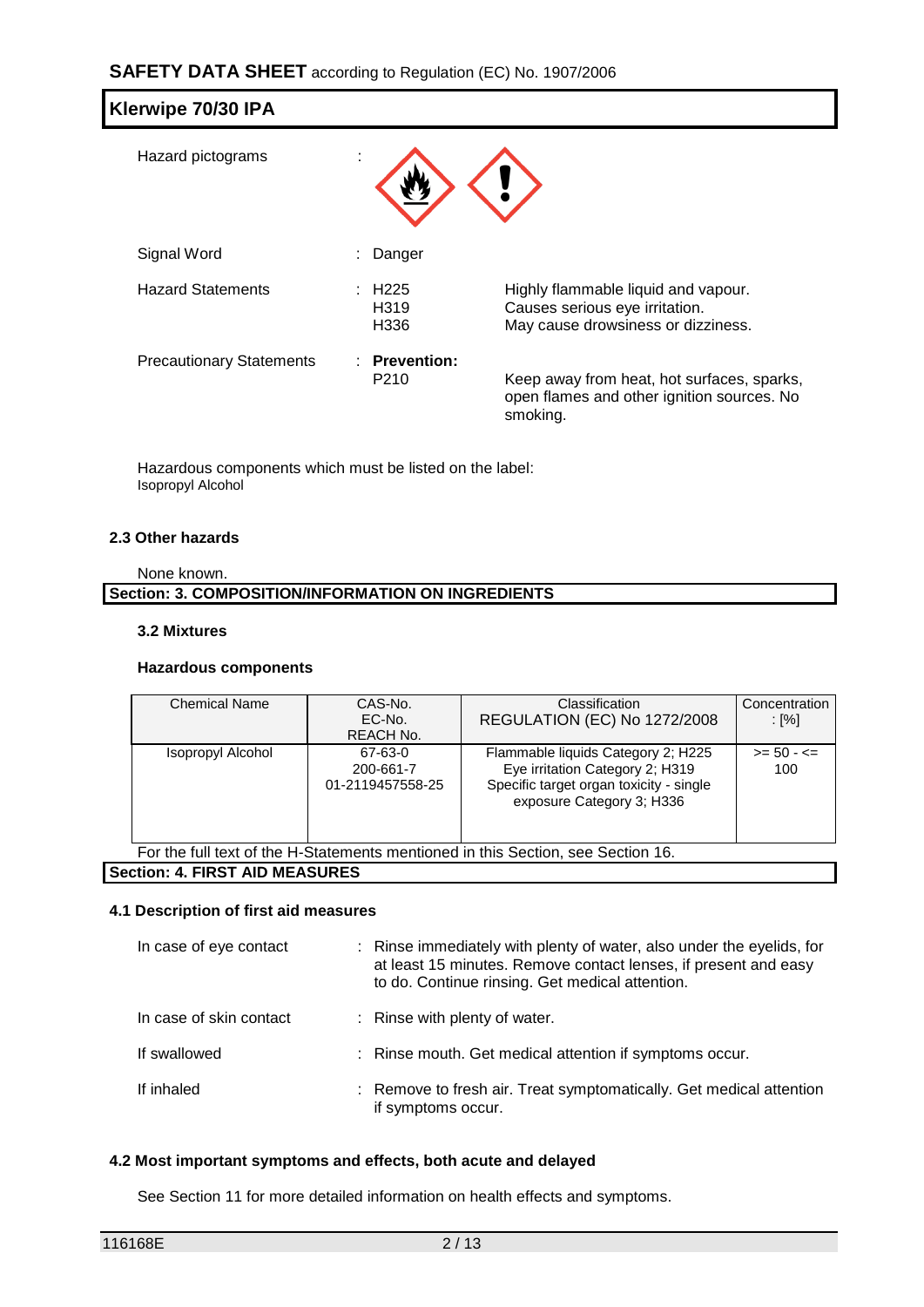### **4.3 Indication of immediate medical attention and special treatment needed**

Treatment : Treat symptomatically.

# **Section: 5. FIREFIGHTING MEASURES**

### **5.1 Extinguishing media**

| Suitable extinguishing media      | : Use extinguishing measures that are appropriate to local<br>circumstances and the surrounding environment. |
|-----------------------------------|--------------------------------------------------------------------------------------------------------------|
| Unsuitable extinguishing<br>media | : High volume water jet                                                                                      |

### **5.2 Special hazards arising from the substance or mixture**

| Specific hazards during<br>firefighting          | $\therefore$ Fire Hazard<br>Keep away from heat and sources of ignition.<br>Flash back possible over considerable distance.<br>Beware of vapours accumulating to form explosive concentrations.<br>Vapours can accumulate in low areas. |
|--------------------------------------------------|-----------------------------------------------------------------------------------------------------------------------------------------------------------------------------------------------------------------------------------------|
| Hazardous combustion<br>products                 | : Depending on combustion properties, decomposition products<br>may include following materials:<br>Carbon oxides                                                                                                                       |
| 5.3 Advice for firefighters                      |                                                                                                                                                                                                                                         |
| Special protective equipment<br>for firefighters | : Use personal protective equipment.                                                                                                                                                                                                    |

| Further information | : Use water spray to cool unopened containers. Fire residues and<br>contaminated fire extinguishing water must be disposed of in<br>accordance with local regulations. In the event of fire and/or<br>explosion do not breathe fumes. |
|---------------------|---------------------------------------------------------------------------------------------------------------------------------------------------------------------------------------------------------------------------------------|
|                     |                                                                                                                                                                                                                                       |

### **Section: 6. ACCIDENTAL RELEASE MEASURES**

### **6.1 Personal precautions, protective equipment and emergency procedures**

| Advice for non-emergency<br>personnel | : Remove all sources of ignition. Ensure clean-up is conducted by<br>trained personnel only. Refer to protective measures listed in<br>sections 7 and 8. |
|---------------------------------------|----------------------------------------------------------------------------------------------------------------------------------------------------------|
| Advice for emergency<br>responders    | If specialised clothing is required to deal with the spillage, take<br>note of any information in Section 8 on suitable and unsuitable<br>materials.     |
| <b>6.2 Environmental precautions</b>  |                                                                                                                                                          |

## Environmental precautions : Do not allow contact with soil, surface or ground water.

# **6.3 Methods and materials for containment and cleaning up**

| Methods for cleaning up | : Collect spillage.                                                                                                                     |
|-------------------------|-----------------------------------------------------------------------------------------------------------------------------------------|
|                         | Eliminate all ignition sources if safe to do so. Stop leak if safe to<br>do so. Contain spillage, and then collect with non-combustible |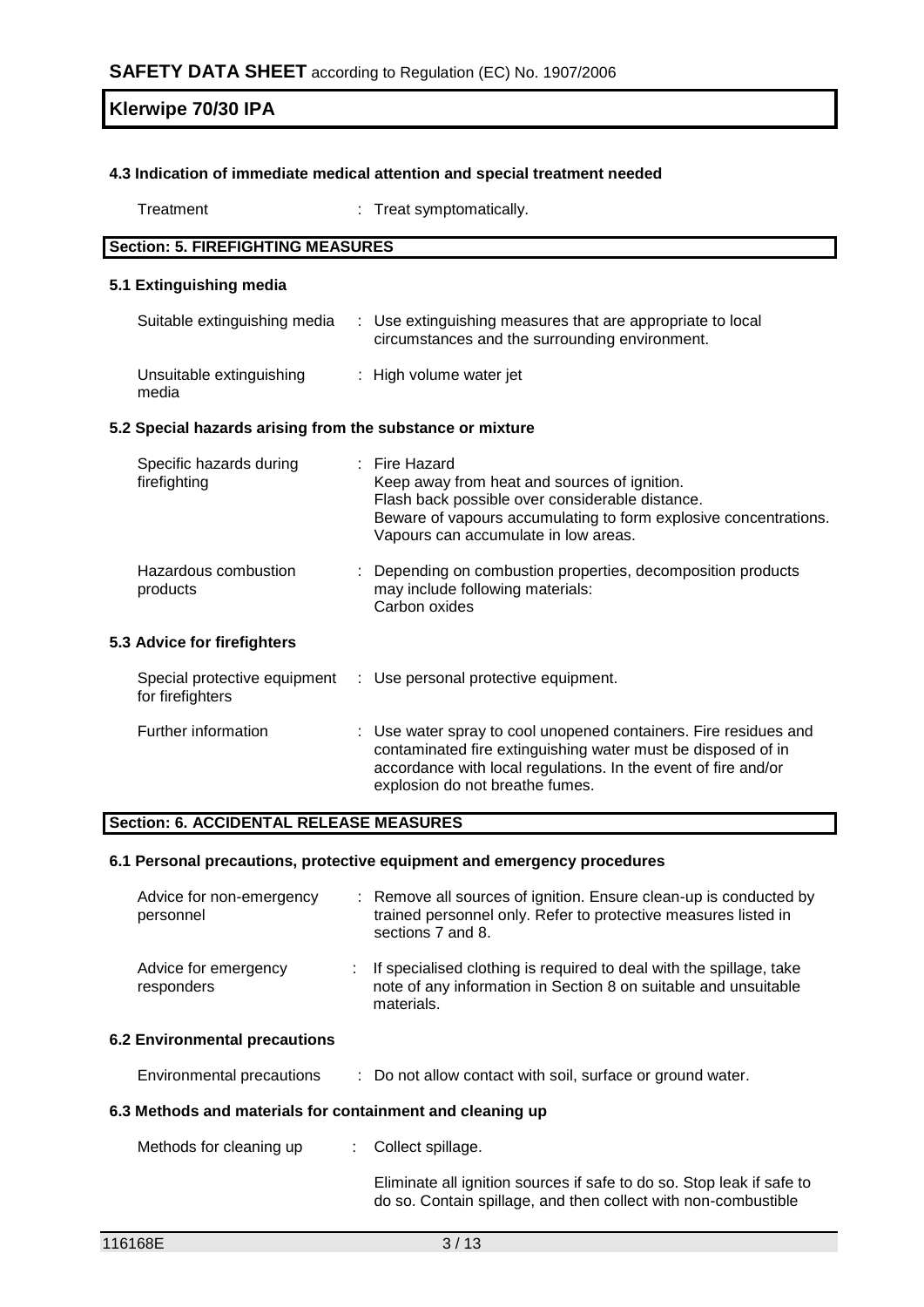absorbent material, (e.g. sand, earth, diatomaceous earth, vermiculite) and place in container for disposal according to local / national regulations (see section 13). Flush away traces with water. For large spills, dike spilled material or otherwise contain material to ensure runoff does not reach a waterway.

### **6.4 Reference to other sections**

See Section 1 for emergency contact information. For personal protection see section 8. See Section 13 for additional waste treatment information.

### **Section: 7. HANDLING AND STORAGE**

### **7.1 Precautions for safe handling**

| Advice on safe handling | : Avoid contact with skin and eyes. Use only with adequate<br>ventilation. Keep away from fire, sparks and heated surfaces.<br>Take necessary action to avoid static electricity discharge (which<br>might cause ignition of organic vapours). Wash hands thoroughly<br>after handling. Open drum carefully as content may be under<br>pressure. Do not breathe spray, vapour. In case of mechanical<br>malfunction, or if in contact with unknown dilution of product, wear<br>full Personal Protective Equipment (PPE). |
|-------------------------|---------------------------------------------------------------------------------------------------------------------------------------------------------------------------------------------------------------------------------------------------------------------------------------------------------------------------------------------------------------------------------------------------------------------------------------------------------------------------------------------------------------------------|
| Hygiene measures        | : Handle in accordance with good industrial hygiene and safety<br>practice. Remove and wash contaminated clothing before re-use.<br>Wash face, hands and any exposed skin thoroughly after<br>handling.                                                                                                                                                                                                                                                                                                                   |

### **7.2 Conditions for safe storage, including any incompatibilities**

| Requirements for storage<br>areas and containers | : Keep away from heat and sources of ignition. Keep in a cool, well-<br>ventilated place. Keep away from oxidizing agents. Keep out of<br>reach of children. Keep container tightly closed. Store in suitable<br>labeled containers. |
|--------------------------------------------------|--------------------------------------------------------------------------------------------------------------------------------------------------------------------------------------------------------------------------------------|
|                                                  |                                                                                                                                                                                                                                      |

Storage temperature : 0 °C to 25 °C

### **7.3 Specific end uses**

Specific use(s) : Surface disinfectant. Manual process

### **Section: 8. EXPOSURE CONTROLS/PERSONAL PROTECTION**

#### **8.1 Control parameters**

### **Occupational Exposure Limits**

| Components        | CAS-No. | Value type (Form<br>of exposure) | Control parameters     | <b>Basis</b>    |
|-------------------|---------|----------------------------------|------------------------|-----------------|
| Isopropyl Alcohol | 67-63-0 | TWA                              | $400$ ppm<br>999 mg/m3 | <b>UKCOSSTD</b> |
|                   |         | <b>STEL</b>                      | 500 ppm<br>1,250 mg/m3 | <b>UKCOSSTD</b> |

DNEL

| -----                              |                     |  |
|------------------------------------|---------------------|--|
| <i><b>Isopropyl</b></i><br>Alcohol | Workers<br>Jse<br>n |  |
|                                    |                     |  |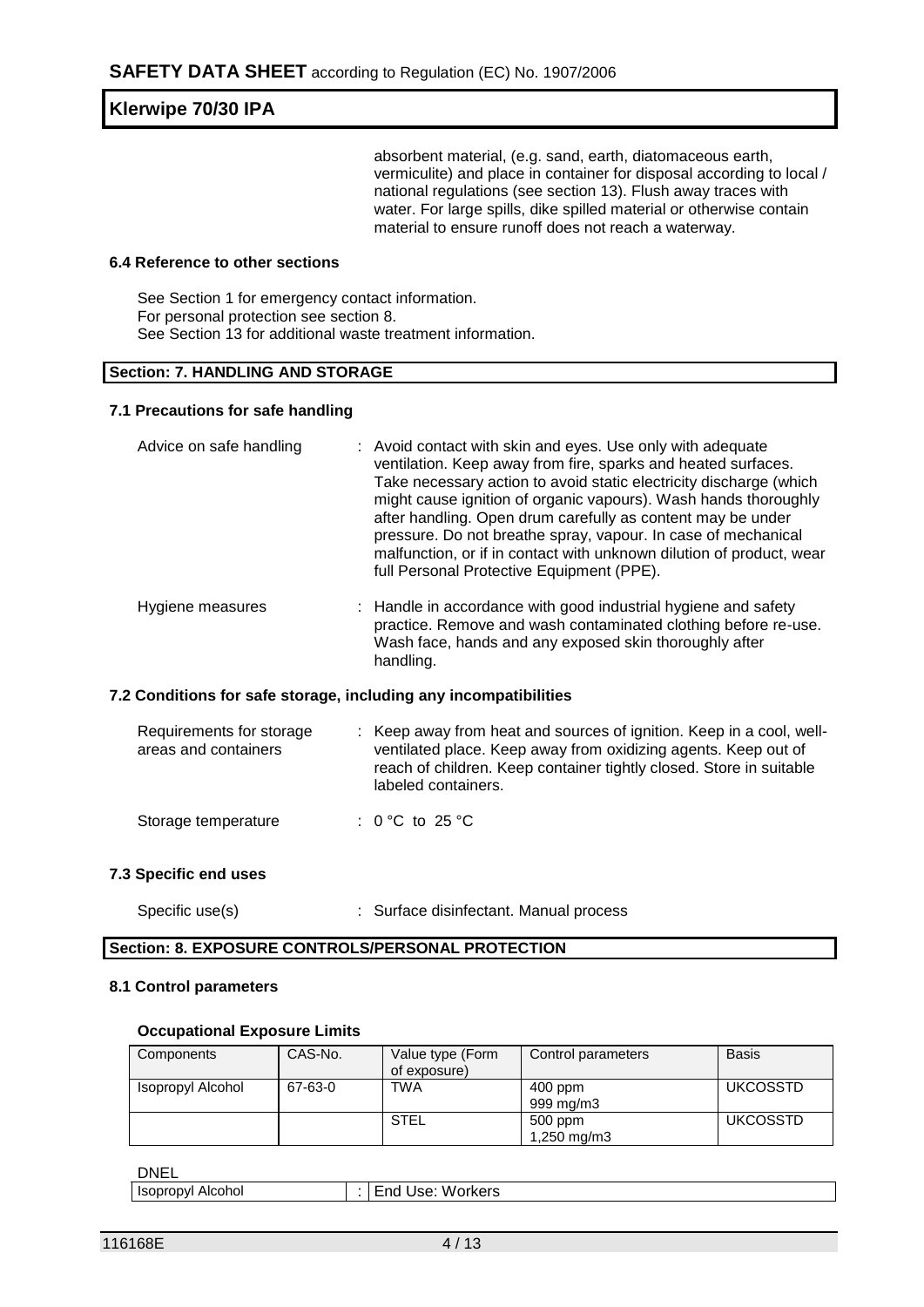| <b>Exposure routes: Dermal</b><br>Potential health effects: Long-term systemic effects<br>Value: 888 mg/cm2                              |
|------------------------------------------------------------------------------------------------------------------------------------------|
| End Use: Workers<br>Exposure routes: Inhalation<br>Potential health effects: Long-term systemic effects<br>Value: 500 mg/m3              |
| <b>End Use: Consumers</b><br><b>Exposure routes: Dermal</b><br>Potential health effects: Long-term systemic effects<br>Value: 319 mg/cm2 |
| End Use: Consumers<br>Exposure routes: Inhalation<br>Potential health effects: Long-term systemic effects<br>Value: 89 mg/m3             |
| <b>End Use: Consumers</b><br>Exposure routes: Ingestion<br>Potential health effects: Long-term systemic effects<br>Value: 26 ppm         |
|                                                                                                                                          |

# PNEC

| PNEU              |                          |
|-------------------|--------------------------|
| Isopropyl Alcohol | Fresh water<br>÷         |
|                   | Value: 140.9 mg/l        |
|                   | Marine water             |
|                   | Value: 140.9 mg/l        |
|                   |                          |
|                   | Intermittent use/release |
|                   | Value: 140.9 mg/l        |
|                   | Fresh water              |
|                   | Value: 552 mg/kg         |
|                   |                          |
|                   | Marine sediment          |
|                   | Value: 552 mg/kg         |
|                   |                          |
|                   | Soil                     |
|                   | Value: 28 mg/kg          |
|                   | Sewage treatment plant   |
|                   | Value: 2251 mg/l         |
|                   |                          |
|                   | Oral                     |
|                   | Value: 160 mg/kg         |
|                   |                          |
|                   |                          |

### **8.2 Exposure controls**

# **Appropriate engineering controls**

Engineering measures : Effective exhaust ventilation system. Maintain air concentrations below occupational exposure standards.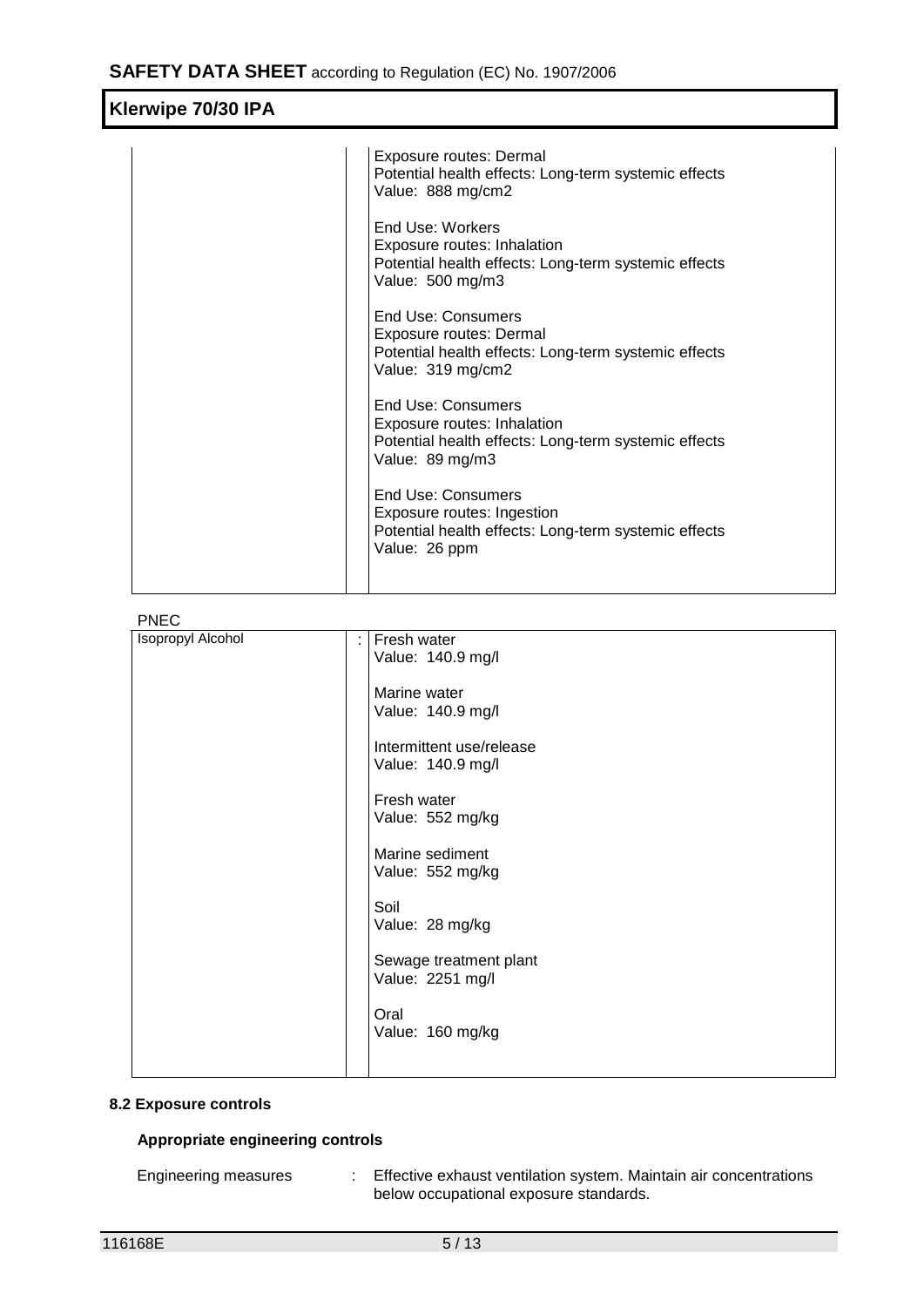### **Individual protection measures**

| Hygiene measures                           |  | : Handle in accordance with good industrial hygiene and safety<br>practice. Remove and wash contaminated clothing before re-use.<br>Wash face, hands and any exposed skin thoroughly after<br>handling.                                                                                                                                                                                                                               |  |
|--------------------------------------------|--|---------------------------------------------------------------------------------------------------------------------------------------------------------------------------------------------------------------------------------------------------------------------------------------------------------------------------------------------------------------------------------------------------------------------------------------|--|
| Eye/face protection (EN 166)               |  | : Safety glasses with side-shields                                                                                                                                                                                                                                                                                                                                                                                                    |  |
| Hand protection (EN 374)                   |  | : No special protective equipment required.                                                                                                                                                                                                                                                                                                                                                                                           |  |
| Skin and body protection<br>(EN 14605)     |  | : No special protective equipment required.                                                                                                                                                                                                                                                                                                                                                                                           |  |
| Respiratory protection (EN)<br>143, 14387) |  | : None required if airborne concentrations are maintained below the<br>exposure limit listed in Exposure Limit Information. Use certified<br>respiratory protection equipment meeting EU<br>requirements(89/656/EEC, (EU) 2016/425), or equivalent, when<br>respiratory risks cannot be avoided or sufficiently limited by<br>technical means of collective protection or by measures, methods<br>or procedures of work organization. |  |
| <b>Environmental exposure controls</b>     |  |                                                                                                                                                                                                                                                                                                                                                                                                                                       |  |

General advice : Consider the provision of containment around storage vessels.

# **Section: 9. PHYSICAL AND CHEMICAL PROPERTIES**

# **9.1 Information on basic physical and chemical properties**

| Appearance                                 |    | liquid                                               |
|--------------------------------------------|----|------------------------------------------------------|
| Colour                                     |    | clear, colourless                                    |
| Odour                                      |    | alcohol-like                                         |
| pH                                         |    | $: 6.0 - 8.0, 100 \%$                                |
| Flash point                                |    | : 21 °C closed cup                                   |
| <b>Odour Threshold</b>                     |    | Not applicable and/or not determined for the mixture |
| Melting point/freezing point               | ÷. | Not applicable and/or not determined for the mixture |
| Initial boiling point and<br>boiling range | t. | $>$ 35 °C                                            |
| Evaporation rate                           |    | Not applicable and/or not determined for the mixture |
| Flammability (solid, gas)                  |    | Not applicable and/or not determined for the mixture |
| Upper explosion limit                      |    | Not applicable and/or not determined for the mixture |
| Lower explosion limit                      |    | Not applicable and/or not determined for the mixture |
| Vapour pressure                            |    | Not applicable and/or not determined for the mixture |
| Relative vapour density                    |    | Not applicable and/or not determined for the mixture |
| Relative density                           |    | $0.872 - 0.883$                                      |
| Water solubility                           | t. | soluble                                              |
|                                            |    |                                                      |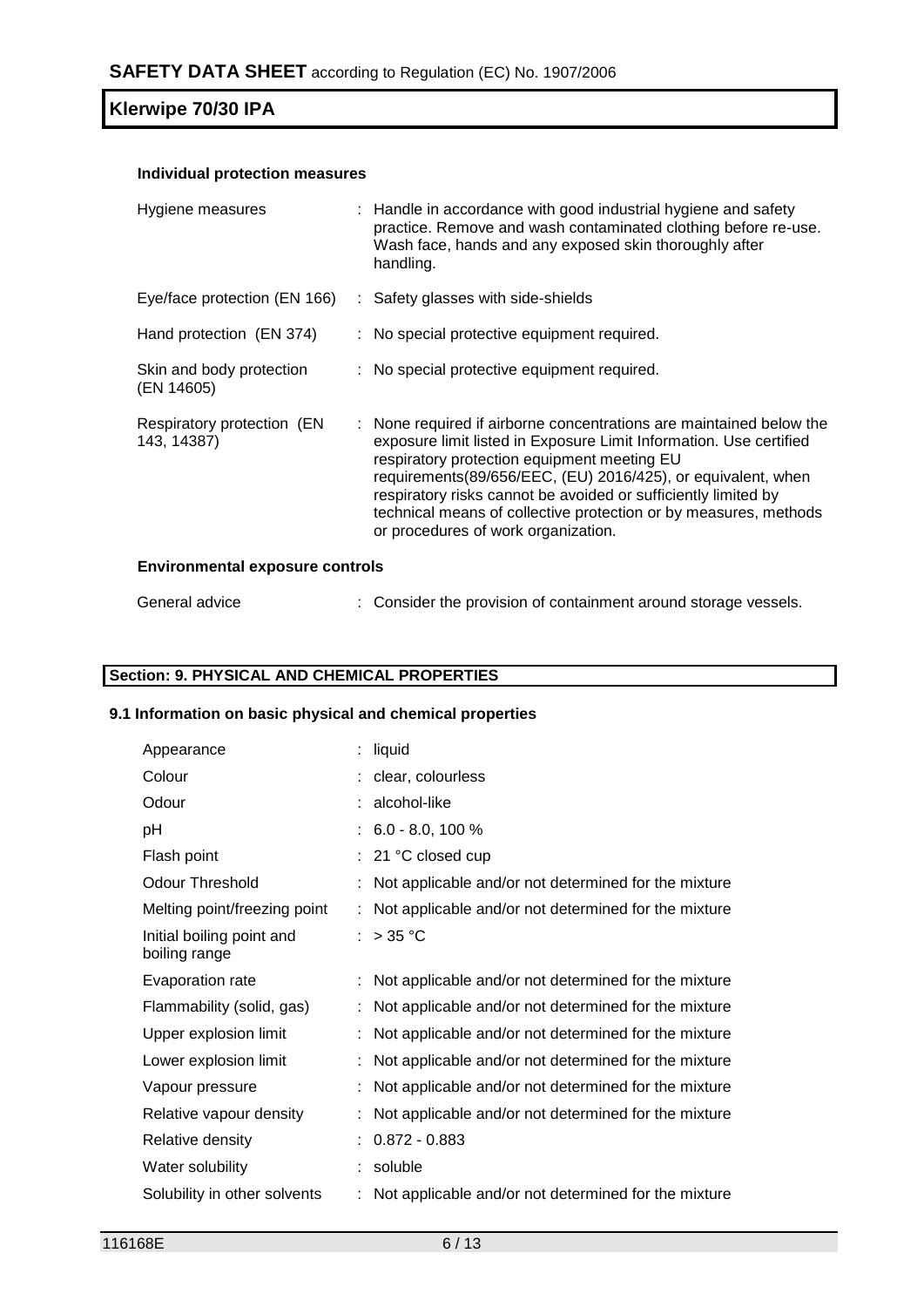# **SAFETY DATA SHEET** according to Regulation (EC) No. 1907/2006

# **Klerwipe 70/30 IPA**

| Partition coefficient: n-<br>octanol/water | : Not applicable and/or not determined for the mixture                        |
|--------------------------------------------|-------------------------------------------------------------------------------|
| Auto-ignition temperature                  | : Not applicable and/or not determined for the mixture                        |
| Thermal decomposition                      | : Not applicable and/or not determined for the mixture                        |
| Viscosity, kinematic                       | : Not applicable and/or not determined for the mixture                        |
| Explosive properties                       | : Not applicable and/or not determined for the mixture                        |
| Oxidizing properties                       | : The substance or mixture is not classified as oxidizing.                    |
| 9.2 Other information                      |                                                                               |
| Heat of combustion                         | : 17.12 kJ/g                                                                  |
| VOC                                        | : 62.54 % VOC content excluding water                                         |
|                                            | 62.54 % VOC content valid only for coating materials used on<br>wood surfaces |

# **Section: 10. STABILITY AND REACTIVITY**

#### **10.1 Reactivity**

No dangerous reaction known under conditions of normal use.

### **10.2 Chemical stability**

Stable under normal conditions.

### **10.3 Possibility of hazardous reactions**

No dangerous reaction known under conditions of normal use.

### **10.4 Conditions to avoid**

Heat, flames and sparks.

### **10.5 Incompatible materials**

None known.

### **10.6 Hazardous decomposition products**

Depending on combustion properties, decomposition products may include following materials: Carbon oxides

### **Section: 11. TOXICOLOGICAL INFORMATION**

#### **11.1 Information on toxicological effects**

Information on likely routes of : Eye contact, Skin contact exposure

Inhalation, Eye contact, Skin contact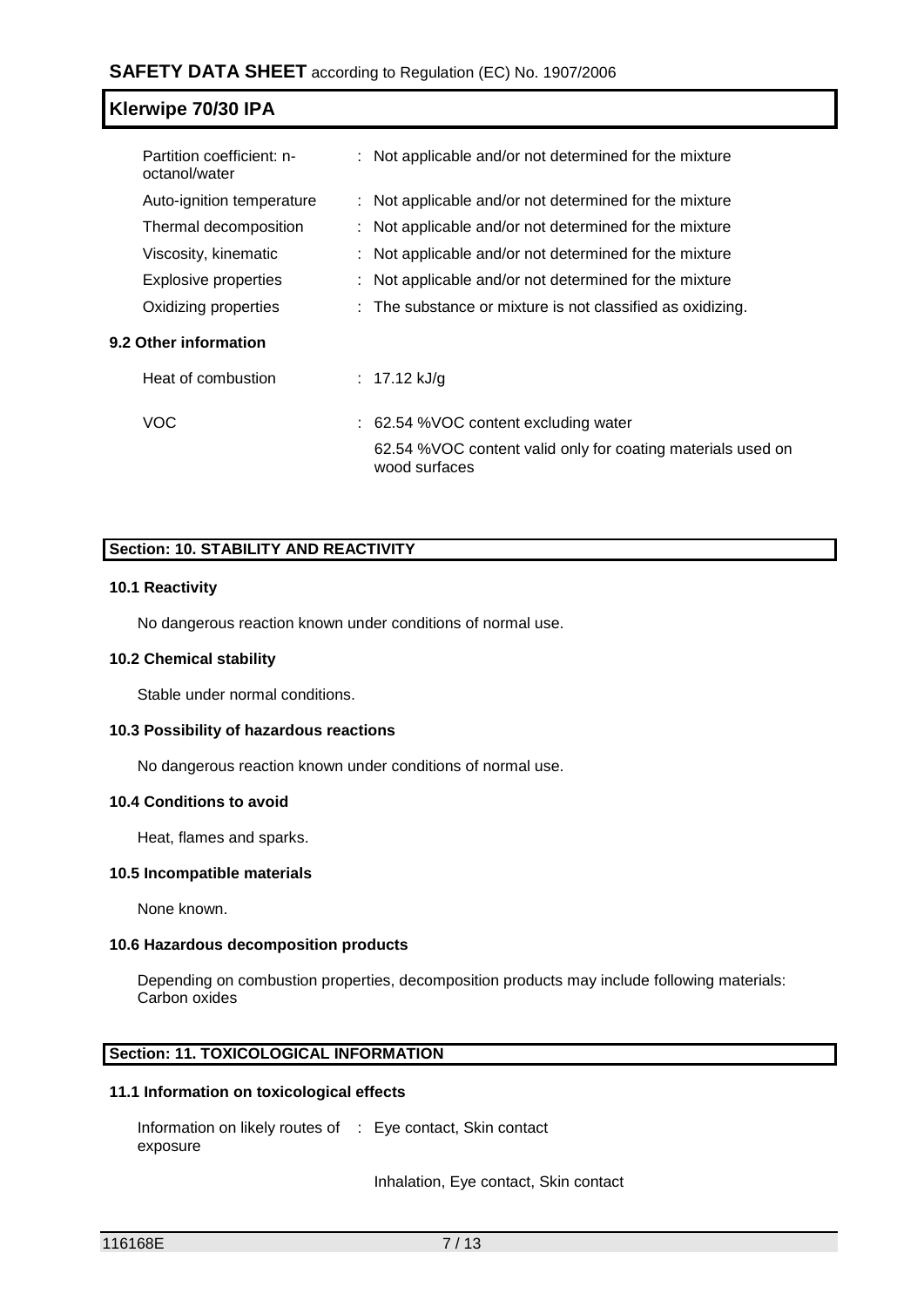# **Product**

| Acute oral toxicity                   |    | : Acute toxicity estimate : $> 2,000$ mg/kg                          |
|---------------------------------------|----|----------------------------------------------------------------------|
| Acute inhalation toxicity             | t. | There is no data available for this product.                         |
| Acute dermal toxicity                 |    | : There is no data available for this product.                       |
| Skin corrosion/irritation             |    | There is no data available for this product.                         |
| Serious eye damage/eye<br>irritation  |    | Mild eye irritation                                                  |
| Respiratory or skin<br>sensitization  |    | There is no data available for this product.                         |
| Carcinogenicity                       |    | : There is no data available for this product.                       |
| Reproductive effects                  |    | There is no data available for this product.                         |
| Germ cell mutagenicity                |    | There is no data available for this product.                         |
| Teratogenicity                        |    | There is no data available for this product.                         |
| STOT - single exposure                |    | : There is no data available for this product.                       |
| STOT - repeated exposure              |    | There is no data available for this product.                         |
| Aspiration toxicity                   |    | There is no data available for this product.                         |
| <b>Components</b>                     |    |                                                                      |
| Acute oral toxicity                   |    | Isopropyl Alcohol LD50 rat: 5,840 mg/kg                              |
| <b>Components</b>                     |    |                                                                      |
| Acute inhalation toxicity             |    | Isopropyl Alcohol 4 h LC50 rat: > 30 mg/l<br>Test atmosphere: vapour |
| <b>Components</b>                     |    |                                                                      |
| Acute dermal toxicity                 |    | : Isopropyl Alcohol LD50 rabbit: 12,870 mg/kg                        |
| <b>Potential Health Effects</b>       |    |                                                                      |
| Eyes                                  |    | Causes serious eye irritation.                                       |
| Skin                                  |    | Health injuries are not known or expected under normal use.          |
| Ingestion                             |    | Health injuries are not known or expected under normal use.          |
| Inhalation                            |    | Inhalation may cause central nervous system effects.                 |
| <b>Chronic Exposure</b>               |    | : Health injuries are not known or expected under normal use.        |
| <b>Experience with human exposure</b> |    |                                                                      |
| Eye contact                           |    | Redness, Pain, Irritation                                            |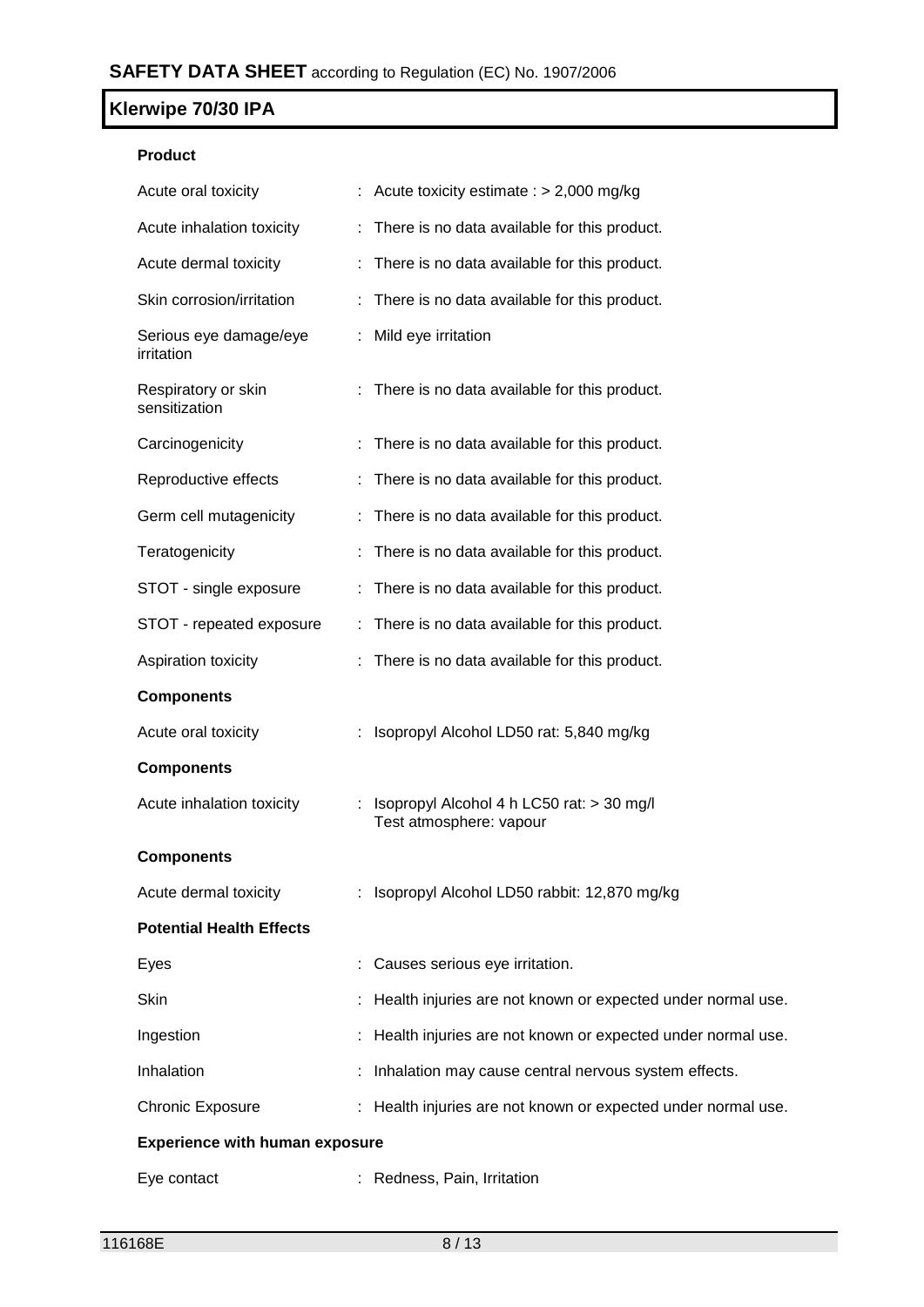# **SAFETY DATA SHEET** according to Regulation (EC) No. 1907/2006

| Klerwipe 70/30 IPA                         |                                                       |
|--------------------------------------------|-------------------------------------------------------|
| Skin contact                               | : No symptoms known or expected.                      |
| Ingestion                                  | : No symptoms known or expected.                      |
| Inhalation                                 | : Dizziness, Drowsiness                               |
| <b>Section: 12. ECOLOGICAL INFORMATION</b> |                                                       |
| <b>12.1 Toxicity</b>                       |                                                       |
| <b>Environmental Effects</b>               | : This product has no known ecotoxicological effects. |
| <b>Product</b>                             |                                                       |
| Toxicity to fish                           | : no data available                                   |

| Toxicity to daphnia and other : no data available<br>aquatic invertebrates |                                                                                |
|----------------------------------------------------------------------------|--------------------------------------------------------------------------------|
| Toxicity to algae                                                          | : no data available                                                            |
| <b>Components</b>                                                          |                                                                                |
| Toxicity to fish                                                           | Isopropyl Alcohol96 h LC50 Pimephales promelas (fathead<br>minnow): 9,640 mg/l |
| <b>Components</b>                                                          |                                                                                |
|                                                                            |                                                                                |

# Toxicity to

| Toxicity to daphnia and other | : Isopropyl Alcohol LC50 Daphnia magna (Water flea): > 10,000 |
|-------------------------------|---------------------------------------------------------------|
| aquatic invertebrates         | mg/l                                                          |

# **12.2 Persistence and degradability**

| <b>Product</b>                          |                                                                                                                                                                                                               |
|-----------------------------------------|---------------------------------------------------------------------------------------------------------------------------------------------------------------------------------------------------------------|
| no data available                       |                                                                                                                                                                                                               |
| <b>Components</b><br>Biodegradability   | : Isopropyl AlcoholResult: Readily biodegradable.                                                                                                                                                             |
| 12.3 Bioaccumulative potential          |                                                                                                                                                                                                               |
| no data available                       |                                                                                                                                                                                                               |
| 12.4 Mobility in soil                   |                                                                                                                                                                                                               |
| no data available                       |                                                                                                                                                                                                               |
| 12.5 Results of PBT and vPvB assessment |                                                                                                                                                                                                               |
| <b>Product</b>                          |                                                                                                                                                                                                               |
| Assessment                              | : This substance/mixture contains no components considered to be<br>either persistent, bioaccumulative and toxic (PBT), or very<br>persistent and very bioaccumulative (vPvB) at levels of 0.1% or<br>higher. |
| 12.6 Other adverse effects              |                                                                                                                                                                                                               |

no data available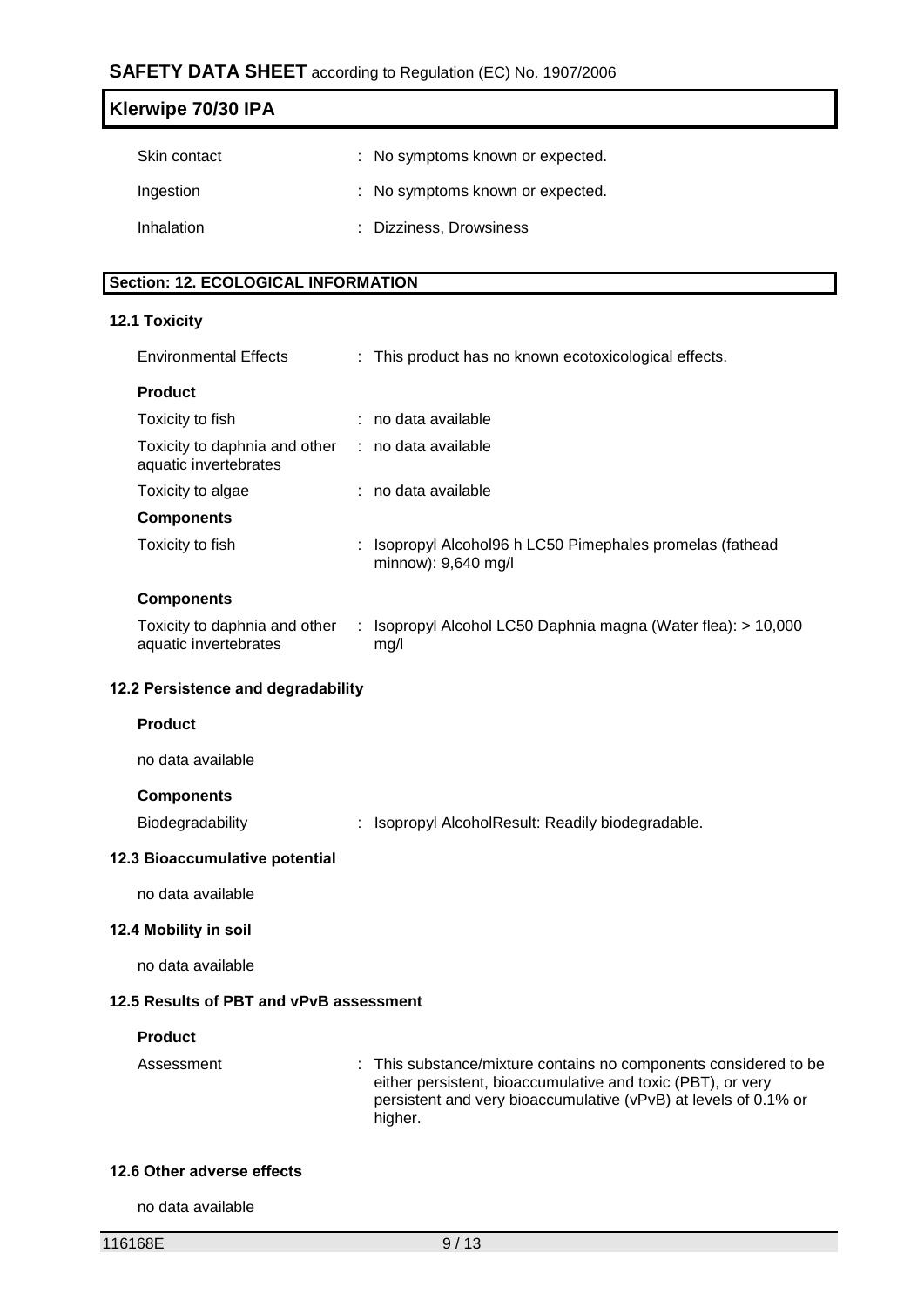### **Section: 13. DISPOSAL CONSIDERATIONS**

Dispose of in accordance with the European Directives on waste and hazardous waste.Waste codes should be assigned by the user, preferably in discussion with the waste disposal authorities.

### **13.1 Waste treatment methods**

| Product                                     | : Where possible recycling is preferred to disposal or incineration. If<br>recycling is not practicable, dispose of in compliance with local<br>regulations. Dispose of wastes in an approved waste disposal<br>facility.                                                                                                                                                                                                                                                                                  |
|---------------------------------------------|------------------------------------------------------------------------------------------------------------------------------------------------------------------------------------------------------------------------------------------------------------------------------------------------------------------------------------------------------------------------------------------------------------------------------------------------------------------------------------------------------------|
| Contaminated packaging                      | Dispose of as unused product. Empty containers should be taken<br>to an approved waste handling site for recycling or disposal. Do<br>not re-use empty containers. Dispose of in accordance with local,<br>state, and federal regulations.                                                                                                                                                                                                                                                                 |
| <b>Guidance for Waste Code</b><br>selection | : Organic wastes containing dangerous substances. If this product<br>is used in any further processes, the final user must redefine and<br>assign the most appropriate European Waste Catalogue Code. It<br>is the responsibility of the waste generator to determine the<br>toxicity and physical properties of the material generated to<br>determine the proper waste identification and disposal methods in<br>compliance with applicable European (EU Directive 2008/98/EC)<br>and local regulations. |

### **Section: 14. TRANSPORT INFORMATION**

The shipper/consignor/sender is responsible to ensure that the packaging, labeling, and markings are in compliance with the selected mode of transport.

### **Land transport (ADR/ADN/RID)**

| 14.1 UN number                       | : 3175                                       |
|--------------------------------------|----------------------------------------------|
| 14.2 UN proper shipping<br>name      | : SOLIDS CONTAINING FLAMMABLE LIQUID, N.O.S. |
|                                      | (Isopropanol)                                |
| 14.3 Transport hazard<br>class(es)   | : 4.1                                        |
| 14.4 Packing group                   | ÷Ш                                           |
| 14.5 Environmental hazards           | : No                                         |
| 14.6 Special precautions for<br>user | : None                                       |
| Air transport (IATA)                 |                                              |
| 14.1 UN number                       | : 3175                                       |
| 14.2 UN proper shipping<br>name      | : Solids containing flammable liquid, n.o.s. |
|                                      | (Isopropanol)                                |
| 14.3 Transport hazard<br>class(es)   | : 4.1                                        |
| 14.4 Packing group                   | : II                                         |
| 14.5 Environmental hazards           | $\therefore$ No                              |
| 14.6 Special precautions for<br>user | $:$ None                                     |

### **Sea transport (IMDG/IMO)**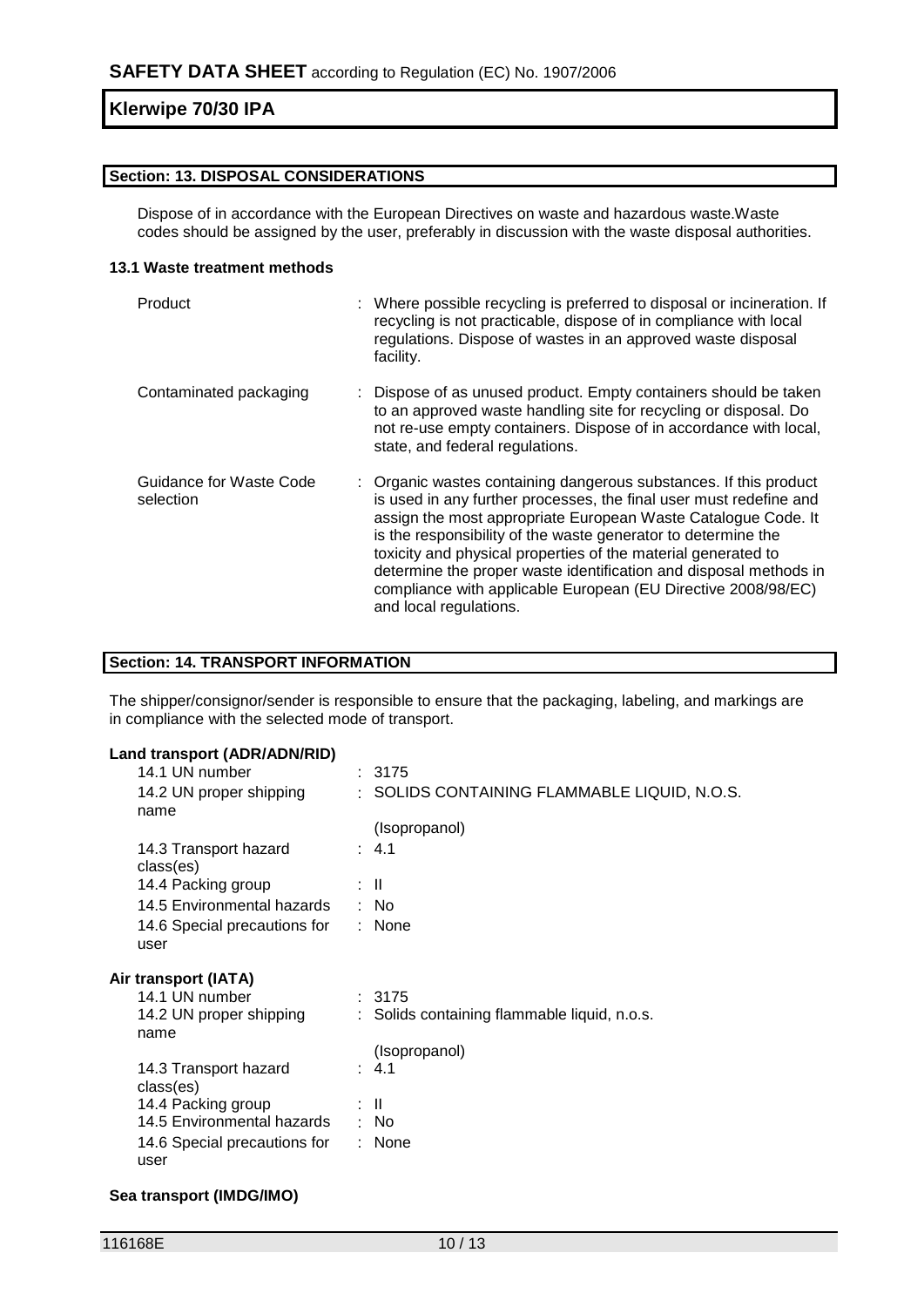| 14.1 UN number<br>14.2 UN proper shipping<br>name | : 3175<br>: SOLIDS CONTAINING FLAMMABLE LIQUID, N.O.S. |
|---------------------------------------------------|--------------------------------------------------------|
|                                                   | (Isopropanol)                                          |
| 14.3 Transport hazard                             | $\therefore$ 4.1                                       |
| class(es)                                         |                                                        |
| 14.4 Packing group                                | : II                                                   |
| 14.5 Environmental hazards                        | : No                                                   |
| 14.6 Special precautions for                      | $:$ None                                               |
| user                                              |                                                        |
| 14.7 Transport in bulk                            | : Not applicable.                                      |
| according to Annex II of                          |                                                        |
| MARPOL 73/78 and the IBC                          |                                                        |
| Code                                              |                                                        |

### **Section: 15. REGULATORY INFORMATION**

15.1 Safety, health and environmental regulations/legislation specific for the substance or mixture Seveso III: Directive 2012/18/EU of the European : FLAMMABLE LIQUIDS P5c Lower tier : 5,000 t

Parliament and of the Council on the control of majoraccident hazards involving dangerous substances.

Upper tier : 50,000 t

### **National Regulations**

### **Take note of Dir 94/33/EC on the protection of young people at work.**

Other regulations : The Chemicals (Hazard Information and Packaging for Supply) Regulations. The Control of Substances Hazardous to Health Regulations. Health and Safety at Work Act.

### **15.2 Chemical Safety Assessment**

No Chemical Safety Assessment has been carried out on the product.

### **Section: 16. OTHER INFORMATION**

# **Procedure used to derive the classification according to REGULATION (EC) No 1272/2008**

| <b>Classification</b>                            | <b>Justification</b>                |
|--------------------------------------------------|-------------------------------------|
| Flammable liquids 2. H225                        | Based on product data or assessment |
| Eye irritation 2, H319                           | Based on product data or assessment |
| Specific target organ toxicity - single exposure | Calculation method                  |
| 3. H <sub>336</sub>                              |                                     |

### **Full text of H-Statements**

| H <sub>225</sub> | Highly flammable liquid and vapour. |
|------------------|-------------------------------------|
| H319             | Causes serious eve irritation.      |
| H336             | May cause drowsiness or dizziness.  |

### **Full text of other abbreviations**

ADN - European Agreement concerning the International Carriage of Dangerous Goods by Inland Waterways; ADR - European Agreement concerning the International Carriage of Dangerous Goods by Road; AIIC - Australian Inventory of Industrial Chemicals; ASTM - American Society for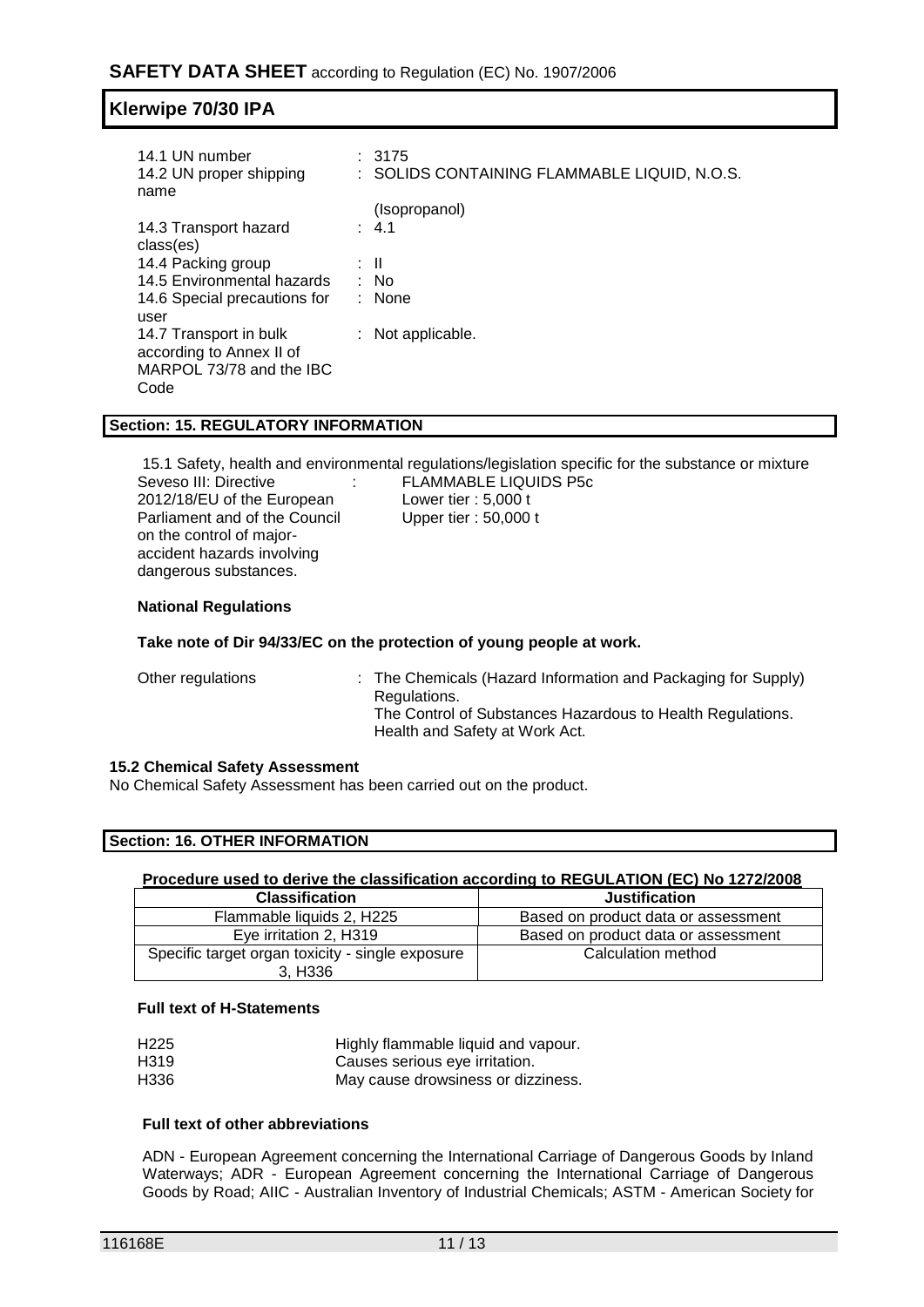the Testing of Materials; bw - Body weight; CLP - Classification Labelling Packaging Regulation; Regulation (EC) No 1272/2008; CMR - Carcinogen, Mutagen or Reproductive Toxicant; DIN - Standard of the German Institute for Standardisation; DSL - Domestic Substances List (Canada); ECHA - European Chemicals Agency; EC-Number - European Community number; ECx - Concentration associated with x% response; ELx - Loading rate associated with x% response; EmS - Emergency Schedule; ENCS - Existing and New Chemical Substances (Japan); ErCx - Concentration associated with x% growth rate response; GHS - Globally Harmonized System; GLP - Good Laboratory Practice; IARC - International Agency for Research on Cancer; IATA - International Air Transport Association; IBC - International Code for the Construction and Equipment of Ships carrying Dangerous Chemicals in Bulk; IC50 - Half maximal inhibitory concentration; ICAO - International Civil Aviation Organization; IECSC - Inventory of Existing Chemical Substances in China; IMDG - International Maritime Dangerous Goods; IMO - International Maritime Organization; ISHL - Industrial Safety and Health Law (Japan); ISO - International Organisation for Standardization; KECI - Korea Existing Chemicals Inventory; LC50 - Lethal Concentration to 50 % of a test population; LD50 - Lethal Dose to 50% of a test population (Median Lethal Dose); MARPOL - International Convention for the Prevention of Pollution from Ships; n.o.s. - Not Otherwise Specified; NO(A)EC - No Observed (Adverse) Effect Concentration; NO(A)EL - No Observed (Adverse) Effect Level; NOELR - No Observable Effect Loading Rate; NZIoC - New Zealand Inventory of Chemicals; OECD - Organization for Economic Co-operation and Development; OPPTS - Office of Chemical Safety and Pollution Prevention; PBT - Persistent, Bioaccumulative and Toxic substance; PICCS - Philippines Inventory of Chemicals and Chemical Substances; (Q)SAR - (Quantitative) Structure Activity Relationship; REACH - Regulation (EC) No 1907/2006 of the European Parliament and of the Council concerning the Registration, Evaluation, Authorisation and Restriction of Chemicals; RID - Regulations concerning the International Carriage of Dangerous Goods by Rail; SADT - Self-Accelerating Decomposition Temperature; SDS - Safety Data Sheet; SVHC - Substance of Very High Concern; TCSI - Taiwan Chemical Substance Inventory; TECI - Thailand Existing Chemicals Inventory; TRGS - Technical Rule for Hazardous Substances; TSCA - Toxic Substances Control Act (United States); UN - United Nations; vPvB - Very Persistent and Very Bioaccumulative

Prepared by : Regulatory Affairs

Numbers quoted in the MSDS are given in the format:  $1,000,000 = 1$  million and  $1,000 = 1$ thousand.  $0.1 = 1$  tenth and  $0.001 = 1$  thousandth

REVISED INFORMATION: Significant changes to regulatory or health information for this revision is indicated by a bar in the left-hand margin of the SDS.

The information provided in this Safety Data Sheet is correct to the best of our knowledge, information and belief at the date of its publication. The information given is designed only as a guidance for safe handling, use, processing, storage, transportation, disposal and release and is not to be considered a warranty or quality specification. The information relates only to the specific material designated and may not be valid for such material used in combination with any other materials or in any process, unless specified in the text.

### **Annex: Exposure Scenarios**

### **Exposure Scenario: Surface disinfectant. Manual process**

| Life Cycle Stage |                   | Widespread use by professional workers                              |
|------------------|-------------------|---------------------------------------------------------------------|
| Product category | $\therefore$ PC35 | Washing and cleaning products (including solvent based<br>products) |

### **Contributing scenario controlling environmental exposure for:**